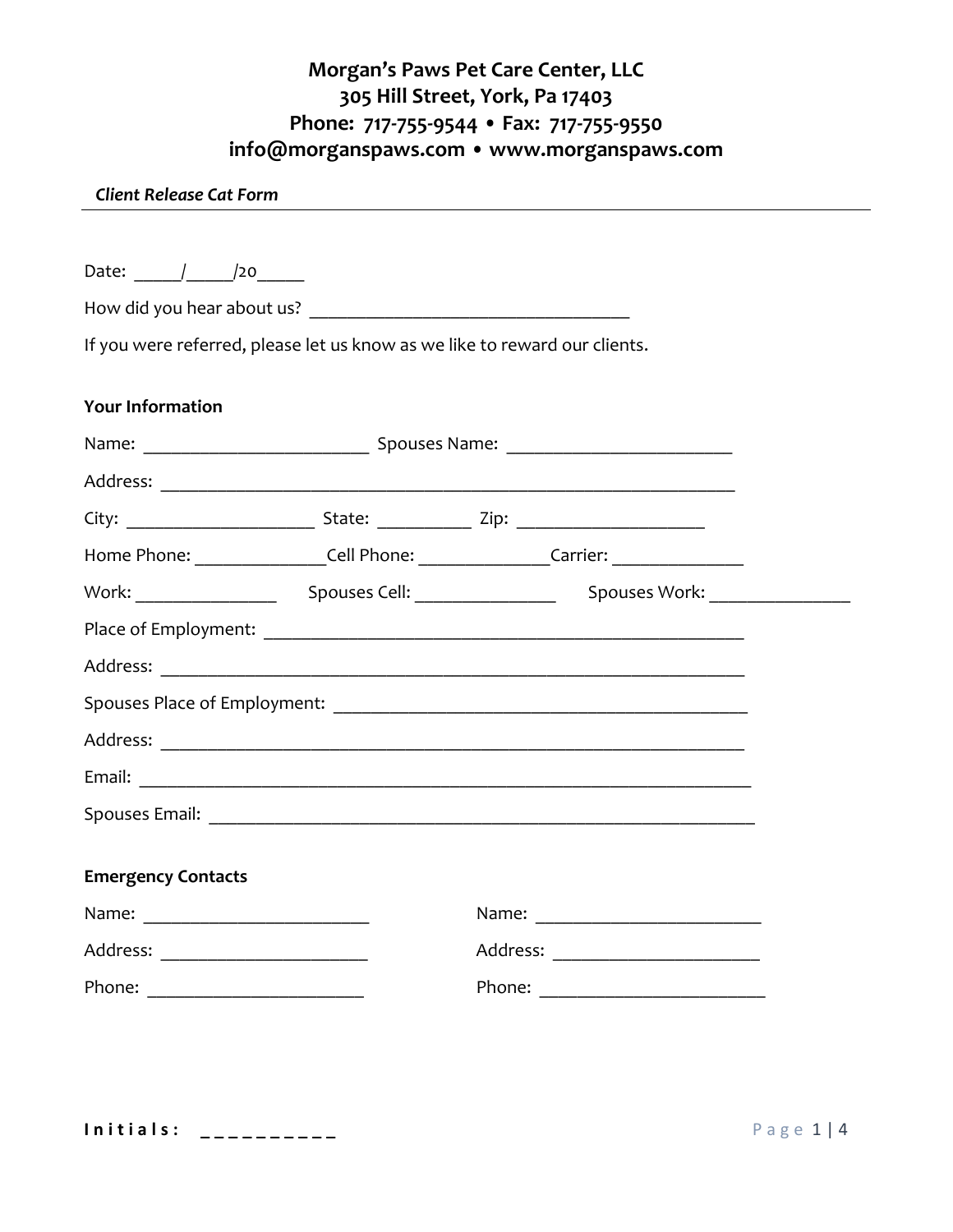## **Morgan's Paws Pet Care Center, LLC 305 Hill Street, York, Pa 17403 Phone: 717-755-9544 • Fax: 717-755-9550 info@morganspaws.com • www.morganspaws.com**

| Pet Profile                                                         |                                                                                  |  |
|---------------------------------------------------------------------|----------------------------------------------------------------------------------|--|
|                                                                     |                                                                                  |  |
|                                                                     |                                                                                  |  |
| Sex: Male [ ] Female [ ] Spayed / Neutered: Yes [ ] No [ ]          |                                                                                  |  |
| Tattoo [ ] Microchip [ ]                                            | Declawed: Yes [ ] No [ ]                                                         |  |
| Coat Color: ____________________________                            | Weight: ______________                                                           |  |
|                                                                     |                                                                                  |  |
|                                                                     |                                                                                  |  |
|                                                                     |                                                                                  |  |
|                                                                     |                                                                                  |  |
| <b>Feeding &amp; Medications</b>                                    |                                                                                  |  |
|                                                                     |                                                                                  |  |
|                                                                     |                                                                                  |  |
|                                                                     |                                                                                  |  |
| Morning: _____________ Afternoon: ____________ Evening: ___________ |                                                                                  |  |
|                                                                     | Supplements & Medications; Reason, Amount & Time Given: ________________________ |  |
|                                                                     |                                                                                  |  |
|                                                                     | Does your cat have any food or seasonal allergies?                               |  |

**I n i t i a l s : \_ \_ \_ \_ \_ \_ \_ \_ \_ \_** P a g e 2 | 4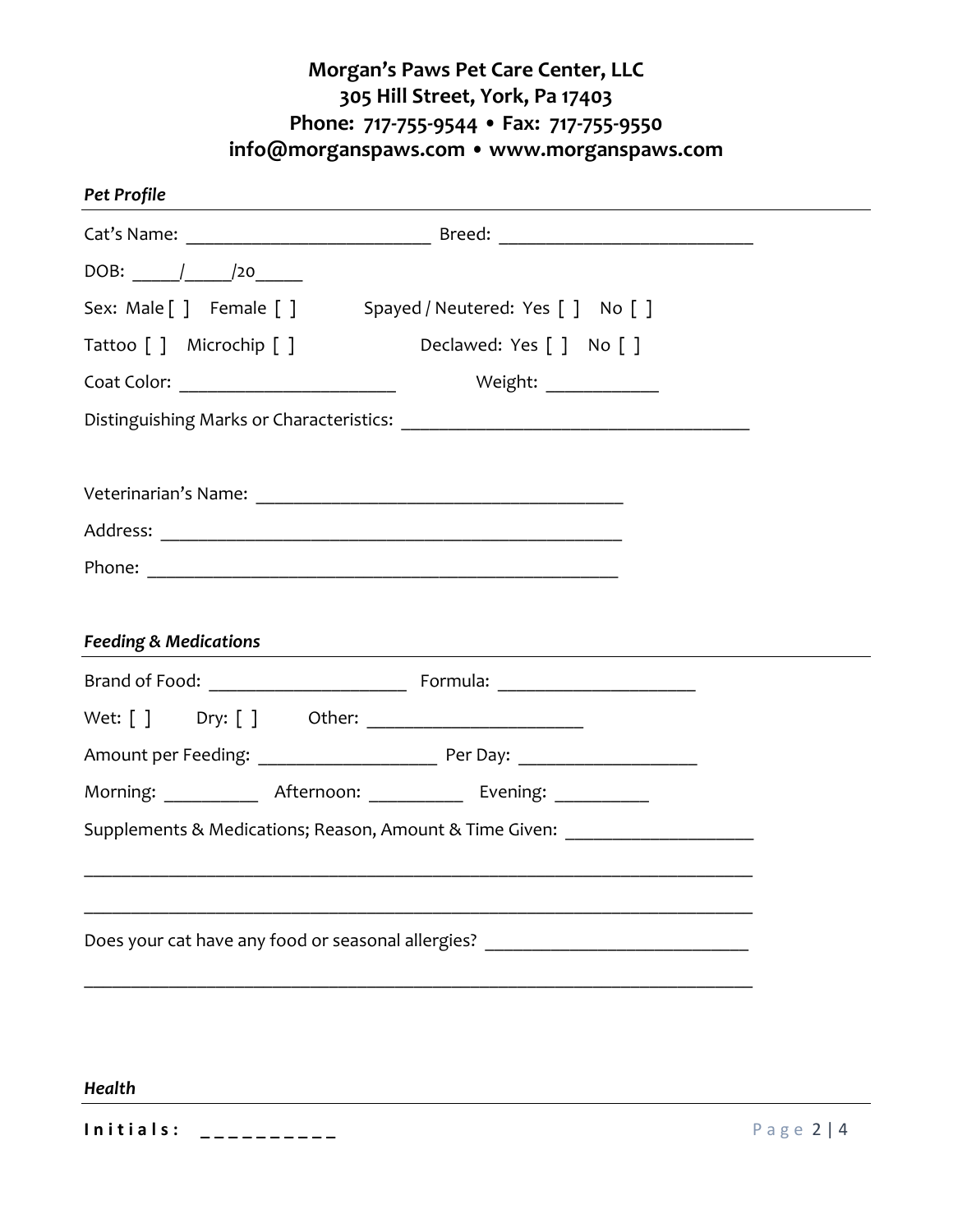| Morgan's Paws Pet Care Center, LLC<br>305 Hill Street, York, Pa 17403<br>Phone: 717-755-9544 • Fax: 717-755-9550<br>info@morganspaws.com • www.morganspaws.com |  |  |  |
|----------------------------------------------------------------------------------------------------------------------------------------------------------------|--|--|--|
| What is the current health of your cat? Poor $\lceil \cdot \rceil$ Good $\lceil \cdot \rceil$ Excellent $\lceil \cdot \rceil$                                  |  |  |  |
| Please describe any medical or genetic conditions your cat may have & if any accommodations need                                                               |  |  |  |
| Has your cat been diagnosed with any communicable diseases, bacteria or parasites in the past 30                                                               |  |  |  |
| Does your cat have a problem with fleas? Yes $\lceil \cdot \rceil$ No $\lceil \cdot \rceil$                                                                    |  |  |  |
|                                                                                                                                                                |  |  |  |
|                                                                                                                                                                |  |  |  |

Please attach or have your vet fax in a copy of your most recent vaccinations. We require all cats to be **current** on Rabies & FVRCP. **These vaccinations must be up to date at all times & it is your responsibility to bring us the most recent copies when new vaccinations are given**. We require all vaccinations to given by a veterinarian. No home vaccinations will be accepted. The state also requires us to have a rabies certificate on file.

If your cat becomes ill or injured while in our care, Morgan's Paws Pet Care Center, LLC will make every attempt to contact you & then the emergency contact. If we are unable to contact you Morgan's Paws Pet Care Center, LLC will reserve the right to administer aid by a veterinarian without liability.

It is the owner's responsibility to inform Morgan's Paws, LLC of any existing health conditions or any new health conditions as they are identified. On admission, all cats must be free from any condition which could potentially jeopardize other cats. Cats that have been ill with a communicable disease in the last 30 days will require veterinary certification of health to be admitted or readmitted.

One form must be completed per pet.

We accept Cash, Visa, Mastercard, Discover & American Express for payment.

Our hours are Monday – Friday from 6:30am – 6:15pm, Saturday 9am – 4pm, Sunday Closed. Sunday arrivals & departures are by appointment only. We are closed on holiday's. All boarding cats must arrive at least one hour prior to us closing. Any cats arriving after 5pm must first be fed dinner before arriving. Please understand that if you do not pick your cat(s) up by closing that your